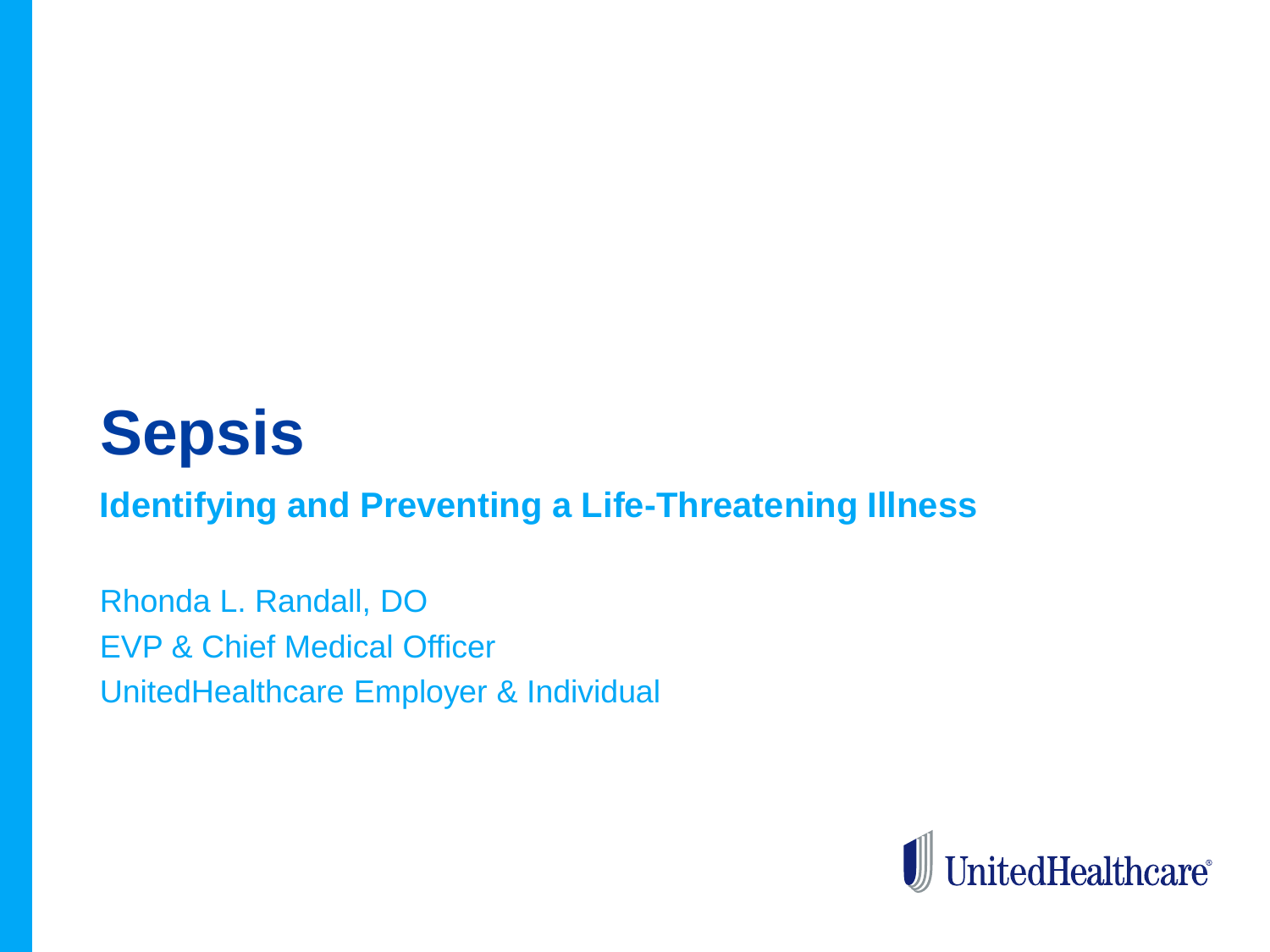#### **Agenda**



- Knowledge Assessment
- Statistics
- Sepsis-3 Definition
- Program Accomplishments
- Sepsis Initiatives
- Knowledge Assessment Answers
- Prevention and Early Identification
- Appendix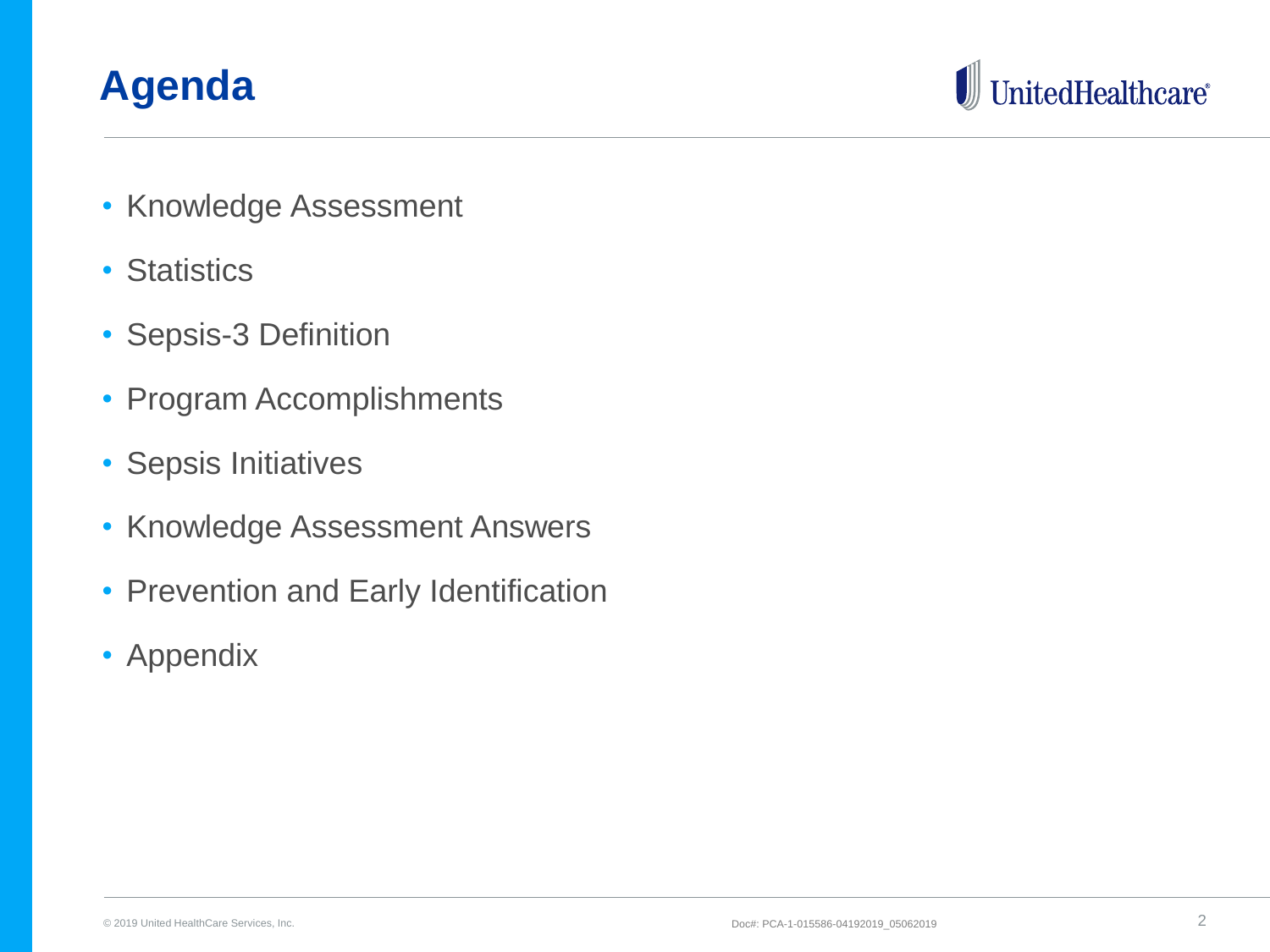#### **Knowledge Assessment**



- 1. The Sepsis-3 definition describes sepsis as a life-threatening organ dysfunction caused by a bacterial infection of the blood.
	- a. True
	- b. False
- 2. How often are deaths recorded from sepsis?
	- a. One person every 20 minutes
	- b. One person per day
	- c. One person every two minutes
- 3. Sepsis cases are most likely on the rise due to:
	- a. Decreased adherence to infection control measure in a long-term care (LTC) setting
	- b. Coding abuse using non-specific definitions of sepsis
	- c. Antibiotic resistance in high-risk patients
- 4. Sepsis is a disease and there are specific immunizations to prevent infection.
	- a. True
	- b. False
- 5. What is the percentage of hospital readmissions after an index hospitalization for sepsis?
	- a. 40 percent
	- b. 18 percent
	- c. 65 percent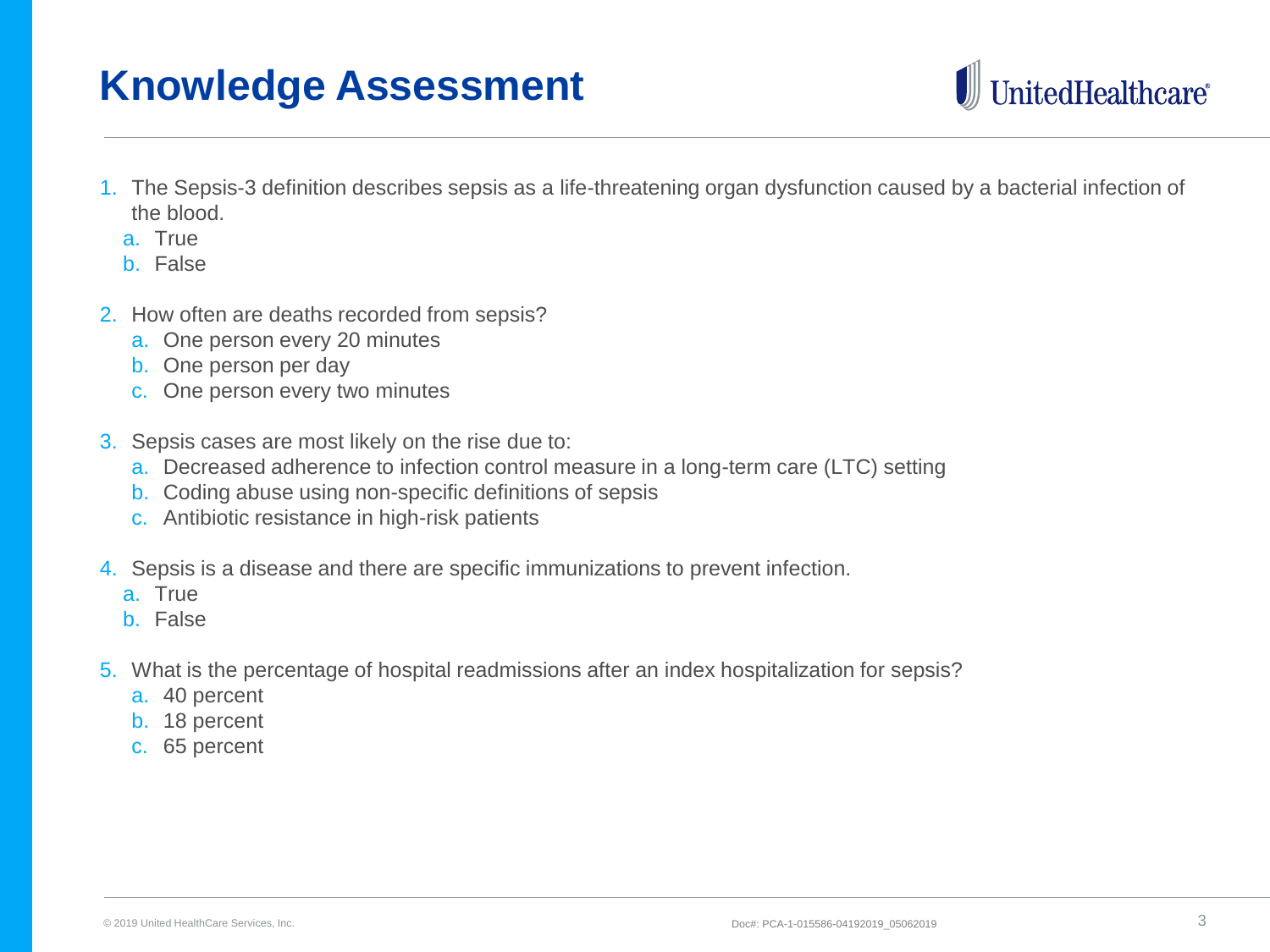#### **Statistics**

itedHealthcare®

Sepsis is a complication caused by the body's overwhelming and life threatening response to infection. It can lead to tissue damage, organ failure and death<sup>1</sup>.

- 1.7 million adult sepsis cases occur annually in the United States<sup>2</sup>.
- 750,000 sepsis hospitalizations result in 1 in 3 hospital deaths, 1 person every two minutes<sup>2</sup>.
- 20 percent of sepsis cases occur during hospitalization.
- 80 percent of sepsis cases begin outside the hospital.
- Average cost per stay for sepsis cases was \$18,000 in 2013 70 percent more expensive than the average stay<sup>3</sup>.

| Who and When                                                                                                                                                                                                                                                                        | <b>Multiple Paths</b>                                                                                                                                                                                                                                                        |
|-------------------------------------------------------------------------------------------------------------------------------------------------------------------------------------------------------------------------------------------------------------------------------------|------------------------------------------------------------------------------------------------------------------------------------------------------------------------------------------------------------------------------------------------------------------------------|
| Sepsis most often occurs in:<br>• Adults $>$ age 65<br>• Children $<$ age 1<br>• Patients with a weakened immune system<br>Patients with chronic medical conditions<br>Infections leading to sepsis include:<br>• Pneumonia 35%<br>$\cdot$ UTI 25%<br>$\cdot$ Skin 11%<br>• Gut 11% | Community-acquired and health care<br>associated sepsis accounts for 80 percent of<br>cases<br>Hospital cases drive significant cost<br>- Hospital cases: \$38,000 median cost<br>- Health care associated: \$9,000 median cost<br>- Community acquired: \$7,000 median cost |

#### <sup>1</sup>[CDC Vital Signs 2016-August](https://www.cdc.gov/vitalsigns/pdf/2016-08-vitalsigns.pdf)

<sup>2</sup>Clinical Infectious Diseases, Volume 67, Issue 8, 28 September 2018, Pages 1300–1302, <https://doi.org/10.1093/cid/ciy342> <sup>3</sup>[sepsis.org/sepsis-alliance-news/new-u-s-government-report-reveals-annual-cost-of-hospital-treatment-of-sepsis-has-grown-by-3-4-billion/](https://www.sepsis.org/sepsis-alliance-news/new-u-s-government-report-reveals-annual-cost-of-hospital-treatment-of-sepsis-has-grown-by-3-4-billion/)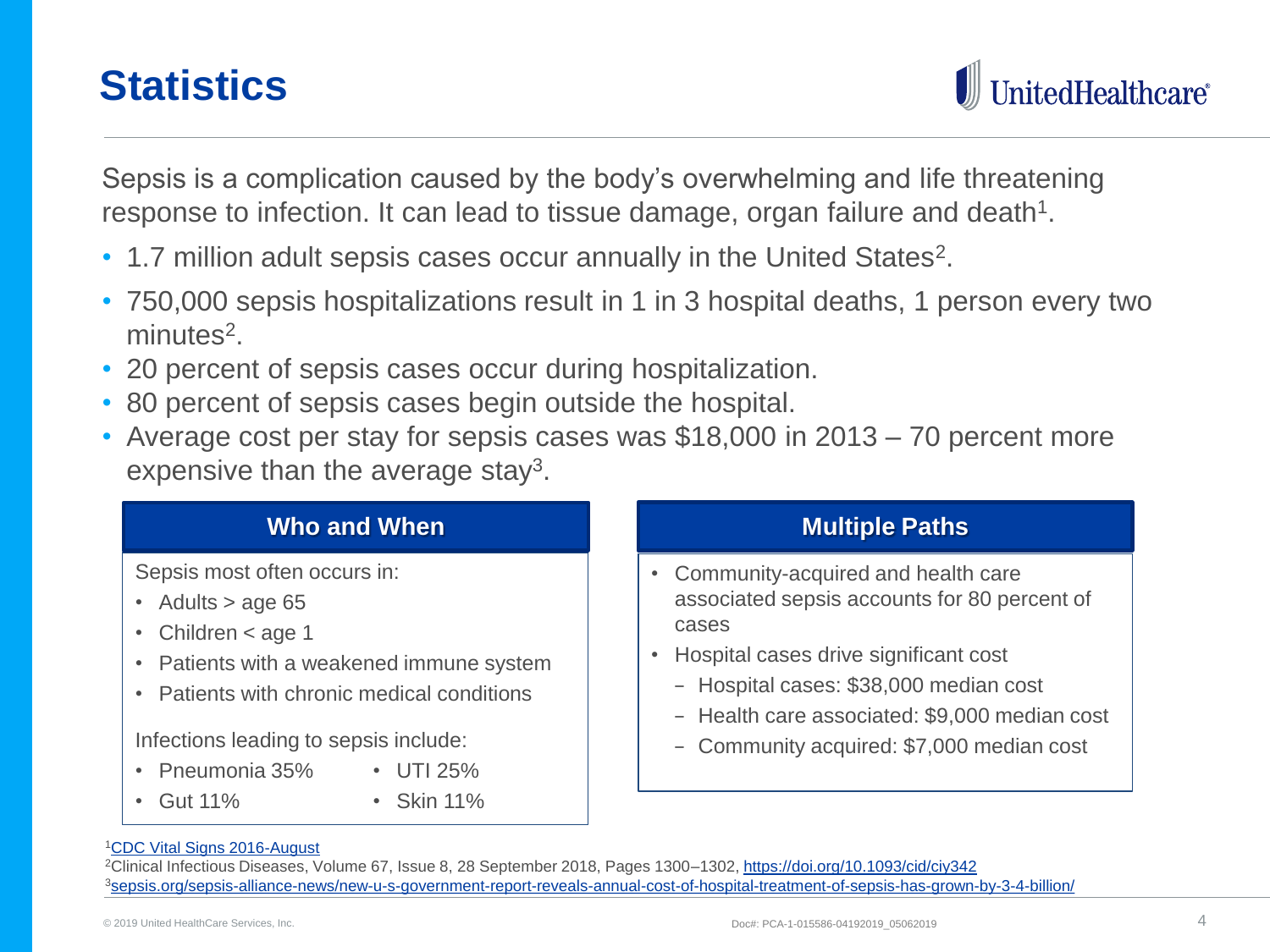#### **Sepsis-3 Definition – Timeline**



|                                | <b>Sepsis-1 (1991)</b><br><b>Broad definition to</b><br>create awareness. | <b>Sepsis-2 (2004)</b><br><b>Broad definition with</b><br>expansion of SIRS criteria<br>to correlate to infection<br>more than Sepsis-1. | <b>Sepsis-3 (2016)</b><br>Defined as: Life-threatening<br>organ dysfunction caused by<br>host immunologic response to<br>infection. Organ dysfunction is<br>reflected in a Sequential Organ<br><b>Failure Assessment (SOFA)</b><br>score of > two points above<br>baseline. |
|--------------------------------|---------------------------------------------------------------------------|------------------------------------------------------------------------------------------------------------------------------------------|-----------------------------------------------------------------------------------------------------------------------------------------------------------------------------------------------------------------------------------------------------------------------------|
| <b>Sepsis</b>                  | <b>Systemic Inflammatory</b><br><b>Response Syndrome</b><br>(SIRS)        | Known/suspected<br>infection and > two SIRS<br>criteria                                                                                  | Use two or more SIRS criteria<br>to identify sepsis                                                                                                                                                                                                                         |
| <b>Severe</b><br><b>Sepsis</b> |                                                                           | Sepsis and end organ<br>dysfunction                                                                                                      | Not a category                                                                                                                                                                                                                                                              |
| <b>Septic</b><br><b>Shock</b>  |                                                                           | Sepsis and refractory<br>hypotension                                                                                                     | Vasopressors and lactate ><br>2 mmol/L                                                                                                                                                                                                                                      |

Source: Healthcare Cost and Utilization Project (HCUP) and the Agency for Healthcare Research and Quality (2016)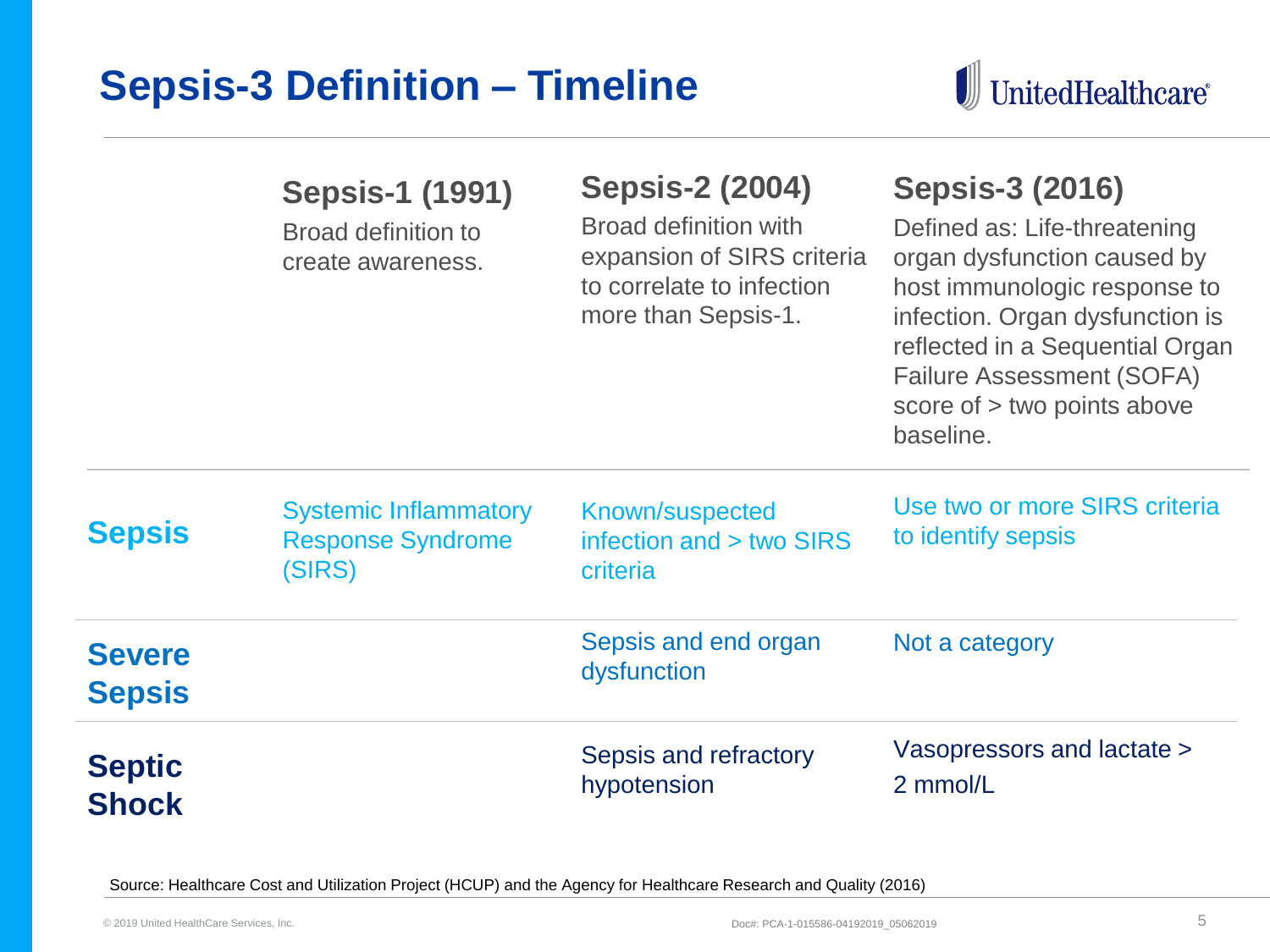# **Sequential Organ Failure Assessment (SOFA) Score**



Please use the following chart to identify patients with sepsis.

| <b>SOFA Score</b>                           | 1           | $\overline{2}$                           | $\overline{3}$                                             | $\overline{\mathbf{4}}$ |
|---------------------------------------------|-------------|------------------------------------------|------------------------------------------------------------|-------------------------|
| PaO2/FIO2 (mm Hg)<br>ratio                  | $<$ 400     | $<$ 300                                  | 2220                                                       | < 100                   |
| SaO2/FIO2                                   | 221-301     | 142-220                                  | 67-141                                                     | $67$                    |
| Platelets x103/mm3                          | < 150       | < 100                                    | < 50                                                       | $<$ 20                  |
| Bilirubin (mg/dL)                           | $1.2 - 1.9$ | $2.0 - 5.9$                              | $6.0 - 11.9$                                               | >12.0                   |
| <b>Hypotension</b>                          | MAP < 70    | Dopamine $\leq$ 5 or<br>dobutamine (any) | Dopamine > 5 or<br>norepinephrine ≤0.1 norepinephrine >0.1 | Dopamine >15 or         |
| <b>Glasgow Coma Score</b>                   | $13 - 14$   | $10 - 12$                                | $6 - 9$                                                    | <6                      |
| Creatinine (mg/dL) or<br>urine output (mL/d | $1.2 - 1.9$ | $2.0 - 3.4$                              | 3.5-4.9 or $<$ 500                                         | $>5.0$ or $< 200$       |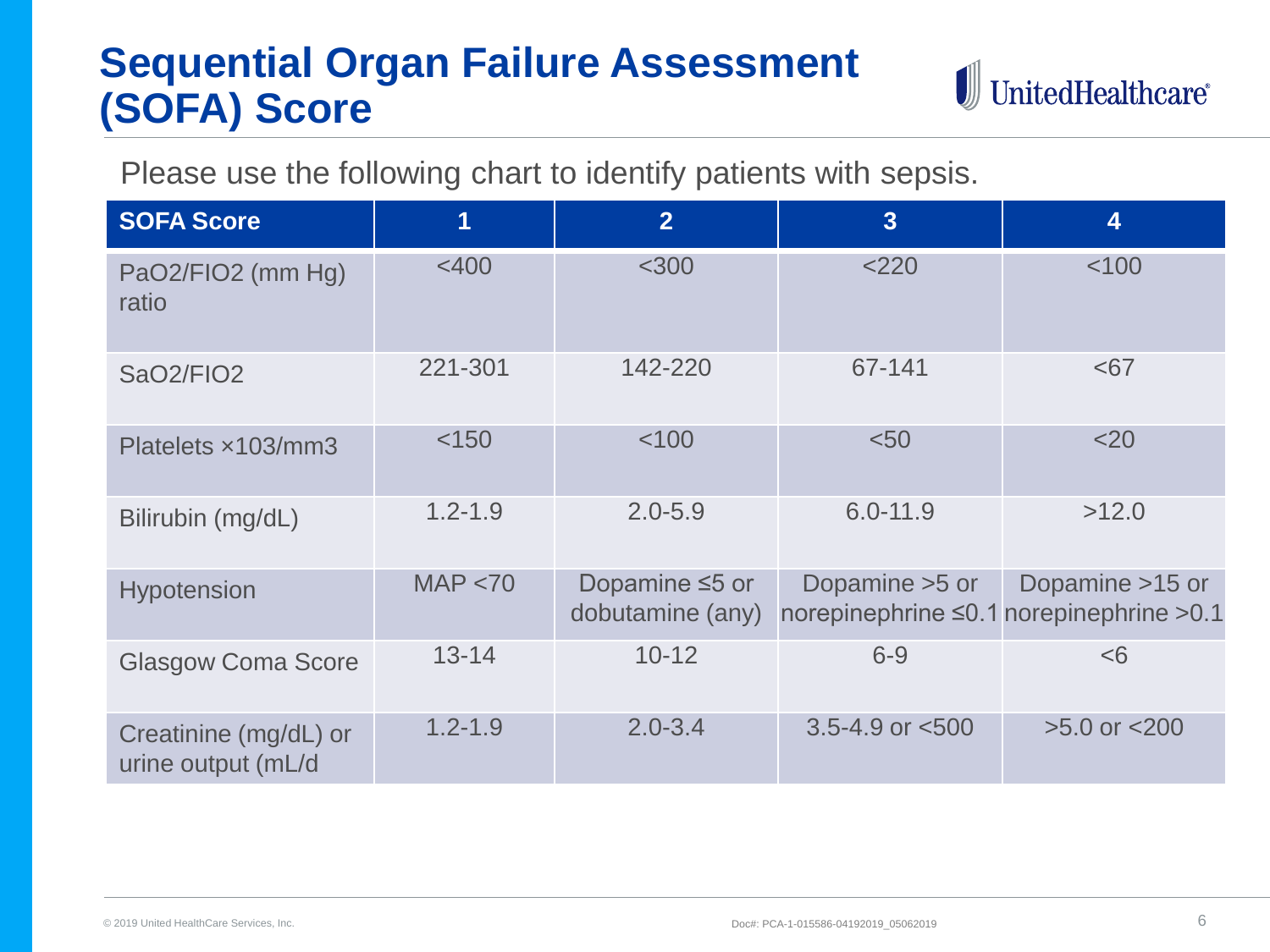itedHealthcare®

**Sepsis-3 is defined as a life-threatening organ dysfunction caused by host immunologic response to underlying infection.** 

- Increases in sepsis diagnoses are partially due to increased coding of sepsis based on outdated definitions of sepsis.
	- Starting Jan. 1, 2019, UnitedHealthcare adopted the Sepsis-3 definition in our post-payment claim reviews
- We also use the Surviving Sepsis Campaign International Guidelines for Management of Sepsis and Septic Shock<sup>1</sup> (SSC) to assess member care
	- The SSC guidelines were developed in 2016 by a consensus committee of 55 international experts representing 25 international organizations
- Adherence to management guidelines can result in improved clinical outcomes
	- Reduces the relative risk of death by 46.6%
	- 1 additional life saved for every 5 care episodes
	- Mortality reduced from 44% to 20%

1Surviving Sepsis Campaign: International Guidelines for Management of Sepsis and Septic Shock: 2016: www.survivingsepsis.org/guidelines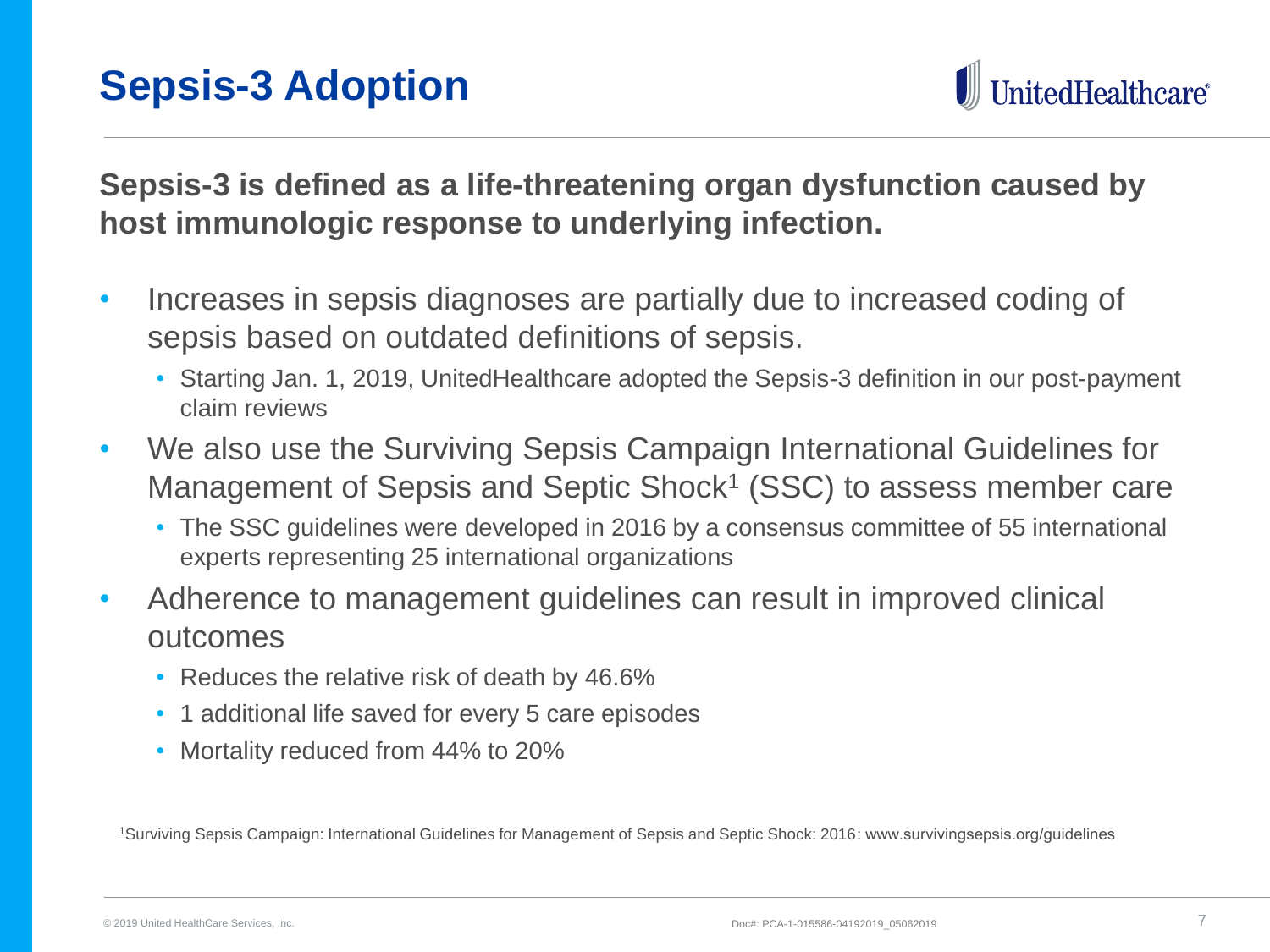#### **Statistics – UnitedHealthcare Data**



| Line of Business | <b>Sepsis Admissions</b> | <b>Sepsis Admission</b><br>Rate | Non-POA <sup>1</sup> Sepsis<br>Count | Non-POA <sup>1</sup> Sepsis<br>Rate |
|------------------|--------------------------|---------------------------------|--------------------------------------|-------------------------------------|
| Commercial       | 18,743                   | 1.87%                           | 2,505                                | 13.36%                              |
| Medicaid         | 10,218                   | 2.14%                           | 1,348                                | 13.19%                              |
| Medicare         | 32,863                   | 5.40%                           | 4,257                                | 12.95%                              |
| <b>Overall</b>   | 123,648                  | 2.96%                           | 16,220                               | 13.12%                              |









**Average cost \$34,000/admission (\$15,000)**

#### Source: Healthcare Cost and Utilization Project (HCUP) and the Agency for Healthcare Research and Quality (2016) <sup>1</sup>Present on admission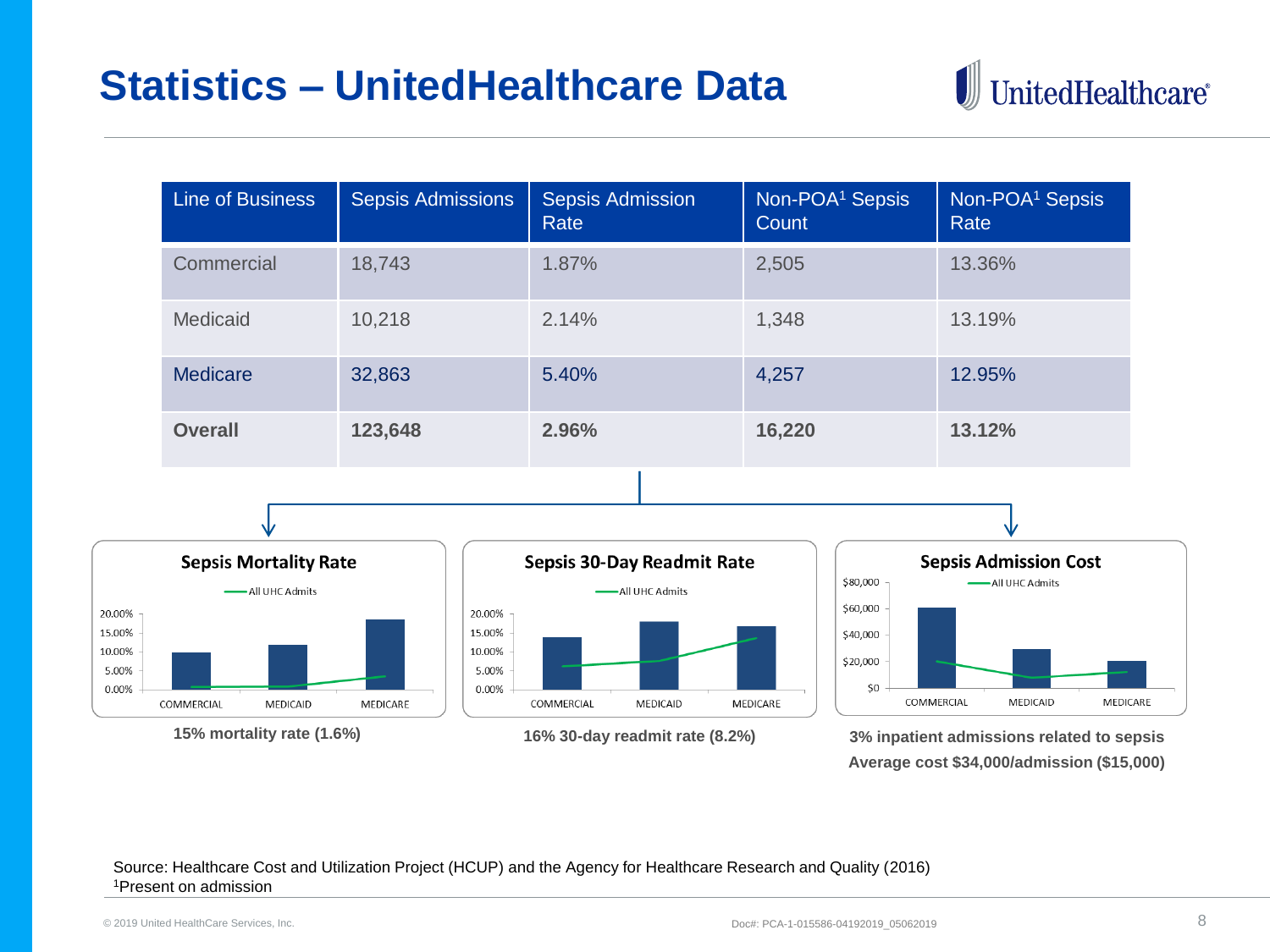

| <b>Initiatives</b>                          | <b>Sub-Initiatives</b>                                                                                                                                                                                                                 | <b>Sepsis Cases</b><br><b>Prevented</b>                    |
|---------------------------------------------|----------------------------------------------------------------------------------------------------------------------------------------------------------------------------------------------------------------------------------------|------------------------------------------------------------|
| <b>Immunizations</b>                        | Vaccine (Flu and Pneumonia) Campaign Buy Up<br>by Commercially Insured/Employer Clients                                                                                                                                                | 471                                                        |
|                                             | Member Communication (Medicare & Retiree) -<br>Patient education on sepsis awareness                                                                                                                                                   | 134                                                        |
| Sepsis-3<br><b>Definition</b><br>Deployment | Post-Pay Post-Service Clinical Audit Review -<br>Adopting the Sepsis-3 clinical criteria in a practice<br>guideline to align and assist in the clinical review of<br>sepsis cases that may be inappropriately<br>documented as sepsis. | 10% increase in<br>accuracy due to<br>Sepsis-3<br>adoption |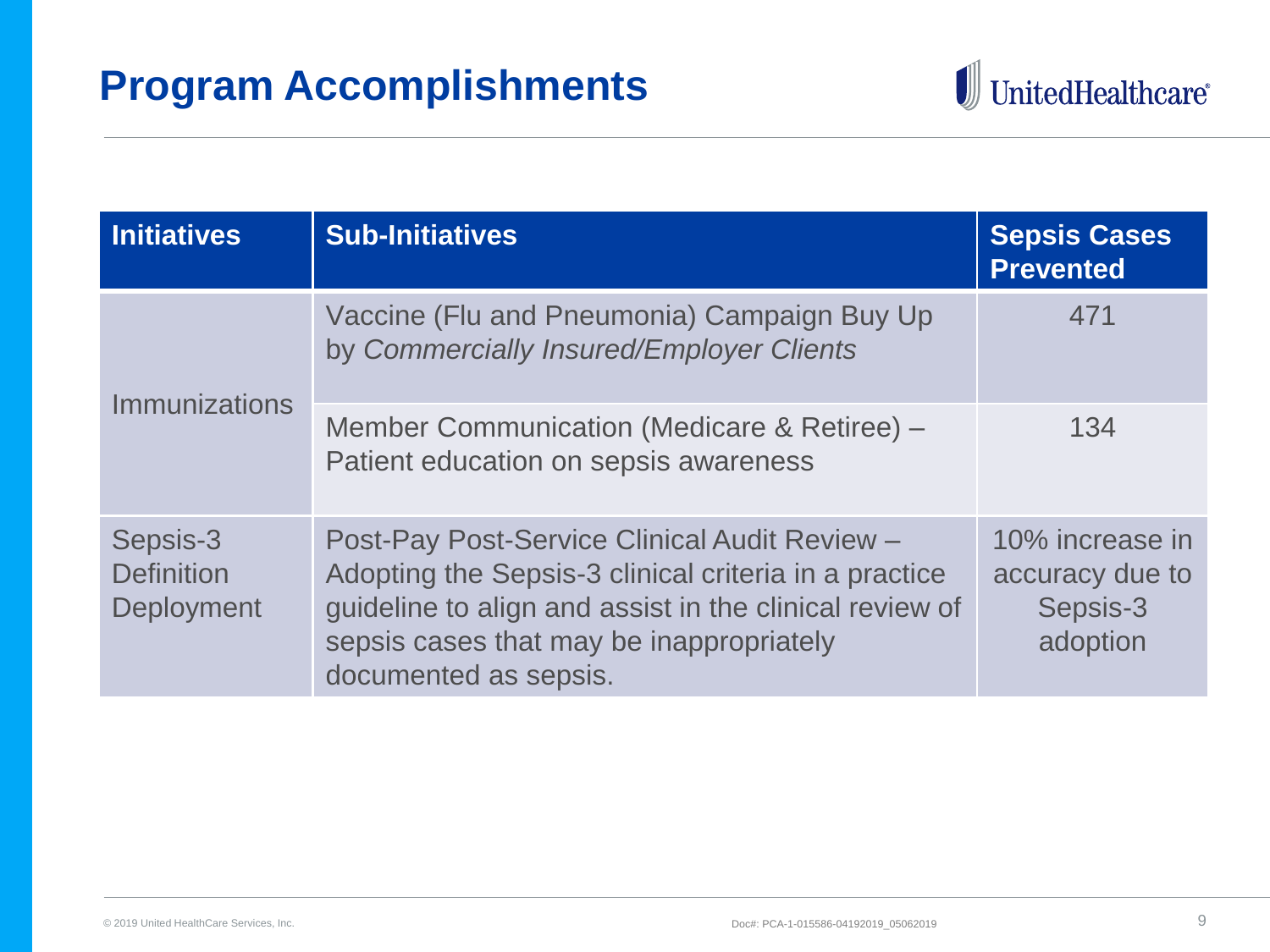## **Sepsis Initiatives**



| <b>Initiatives</b>                                                                           | <b>Sub-Initiatives</b>                                                                                            |
|----------------------------------------------------------------------------------------------|-------------------------------------------------------------------------------------------------------------------|
| <b>Immunizations</b>                                                                         | 1. Communications to educate on sepsis awareness and the<br>importance of immunizations                           |
|                                                                                              | 2. Transitional care management collaboration to ensure appropriate<br>vaccination(s) prior to discharge          |
| <b>Post-Hospitalization Care</b><br>and Potential Prevention of<br><b>Re-Hospitalization</b> | 3. Observational study: Biometric device monitoring of members<br>discharged from hospitals with sepsis diagnosis |
| <b>Population Health</b><br>Management                                                       | 4. Focused outreach for high-risk sepsis                                                                          |
| <b>Predictive Modeling of</b><br><b>Sepsis</b>                                               | 5. Condition based analysis – Identify splenectomy population                                                     |
| <b>Sepsis Hospital</b><br>Recognition                                                        | 6. Value-based care initiative                                                                                    |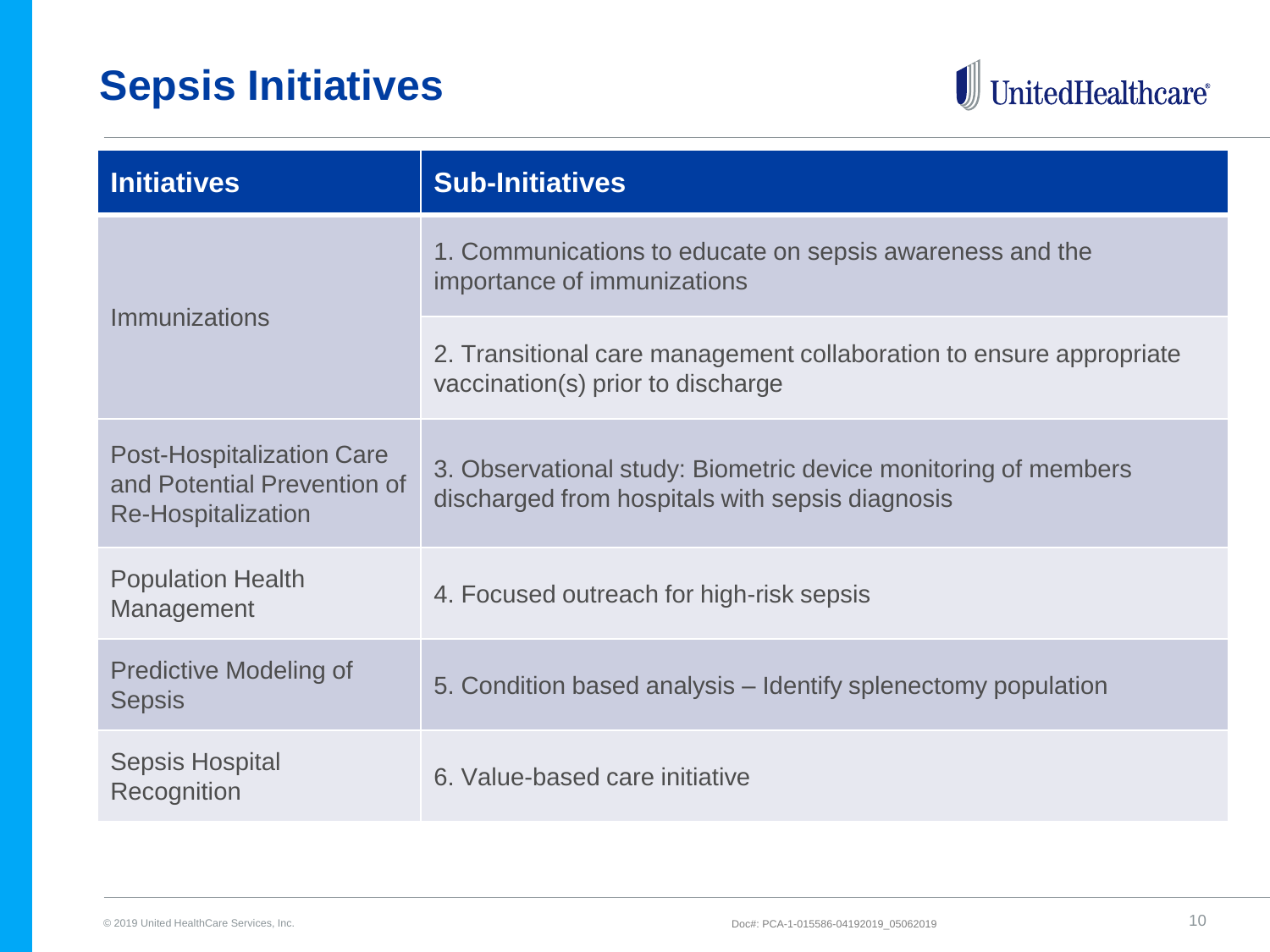#### **Population Health Management**



**Top priorities for management/communication for at-risk UnitedHealthcare Medicare members include:**

- Ensure vaccinations are updated
- Provide education on sepsis prevention:
	- Hand washing
	- Hygiene
	- Wound management
	- Chronic disease management
- Ensure routine care provider follow up
- Ensure members are aware of sepsis signs and symptoms requiring immediate evaluation
- Assess member for recurrent infections and risk management (e.g., if a member with chronic obstructive pulmonary disease (COPD) has recurrent pneumonia and bronchitis, ensure they're educated on management and prevention of underlying infection, if they smoke, advise they discontinue tobacco, etc.)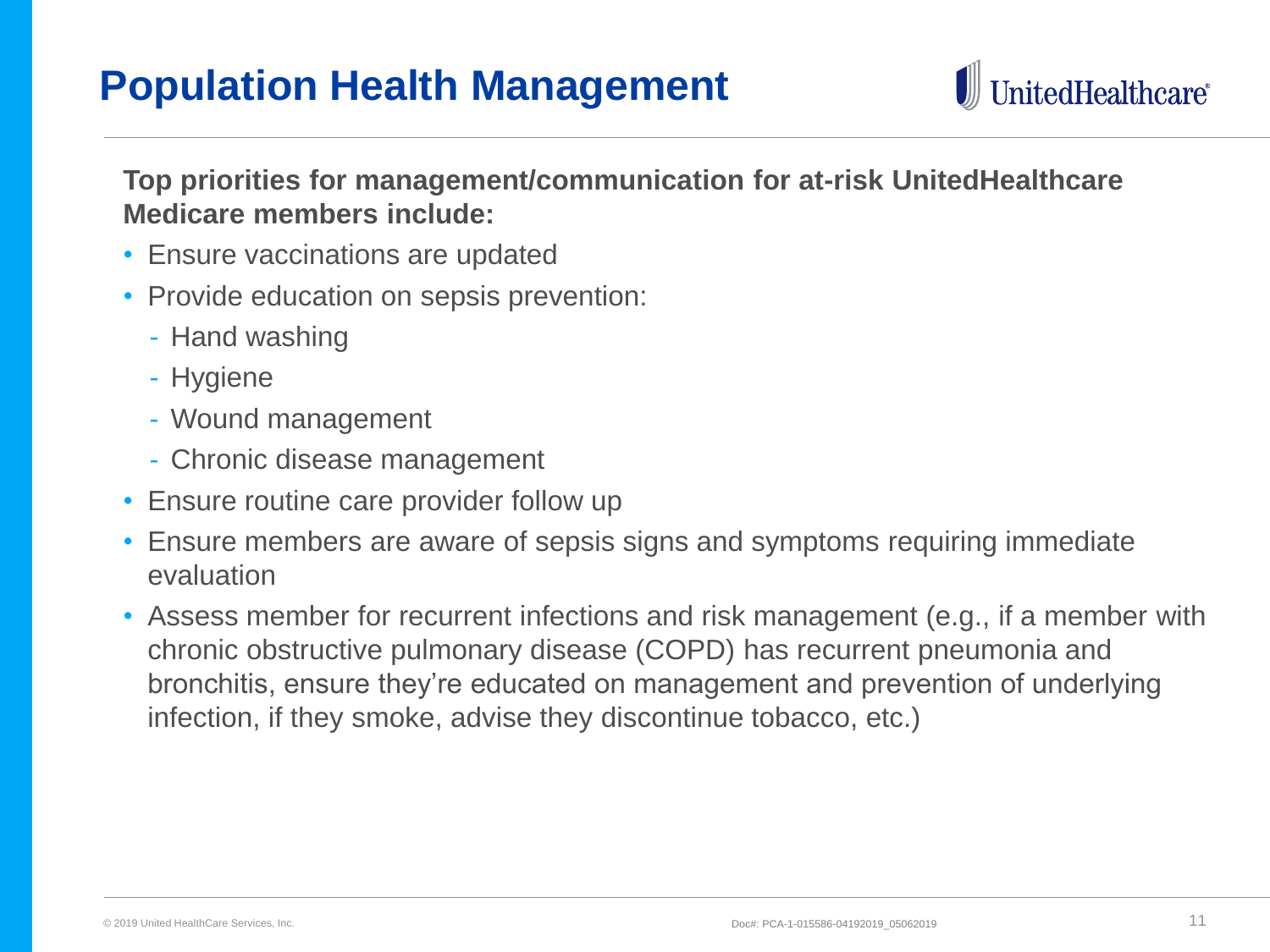#### **Immunizations**



- Transitional Care Management team to ensure post-acute and LTC populations all receive appropriate vaccinations prior to discharge
- Integrate sepsis into Advanced Care Planning within the Medicare population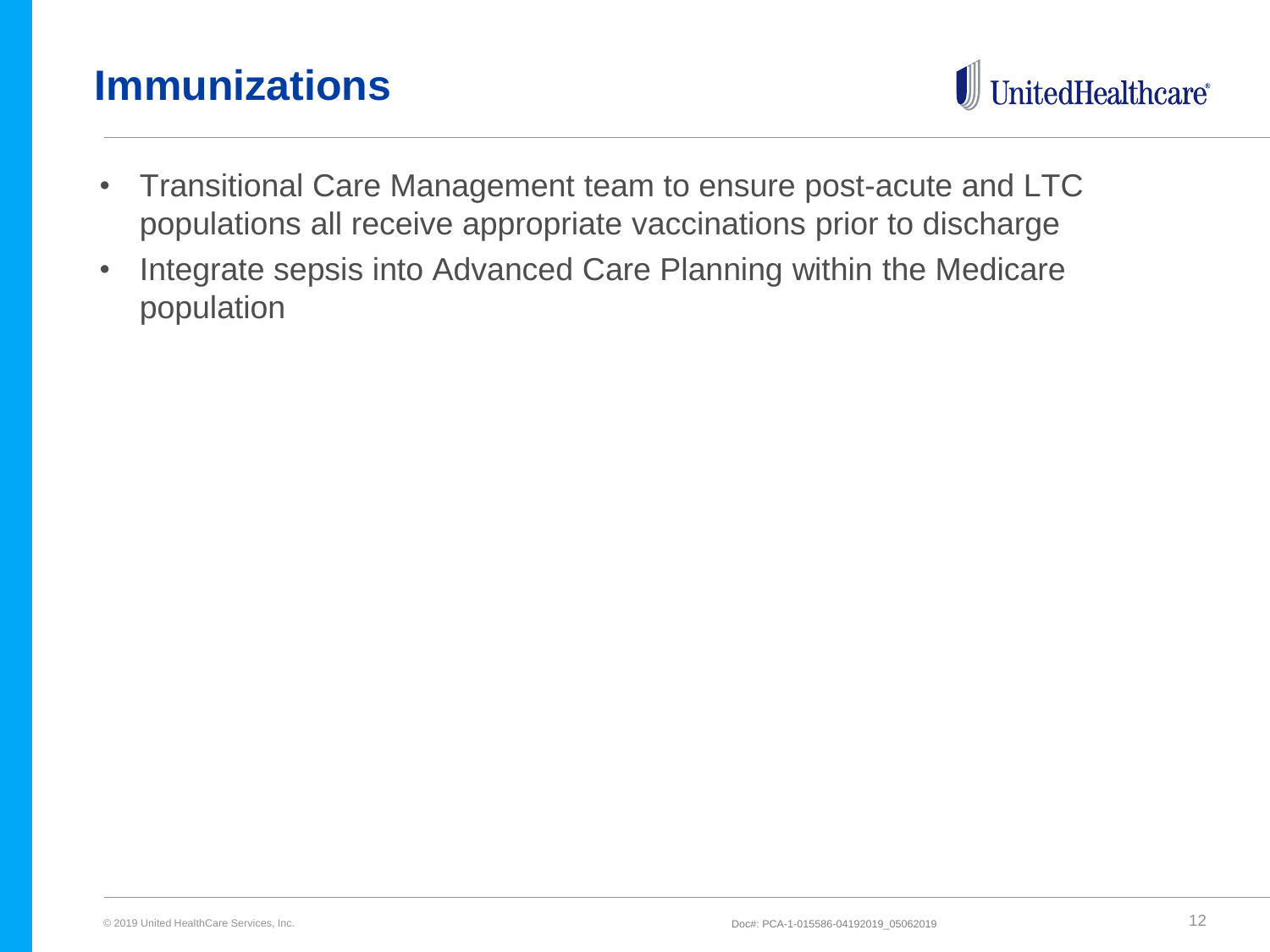# **Predictive Modeling of Sepsis**

A sepsis condition-based analysis is currently being used to identify and manage highrisk sepsis populations starting with the post-splenectomy population.

Suggested inclusion criteria\* for performance boost in sepsis predictive model:





#### **Prevalence on Select Conditions**

UnitedHealthcare®

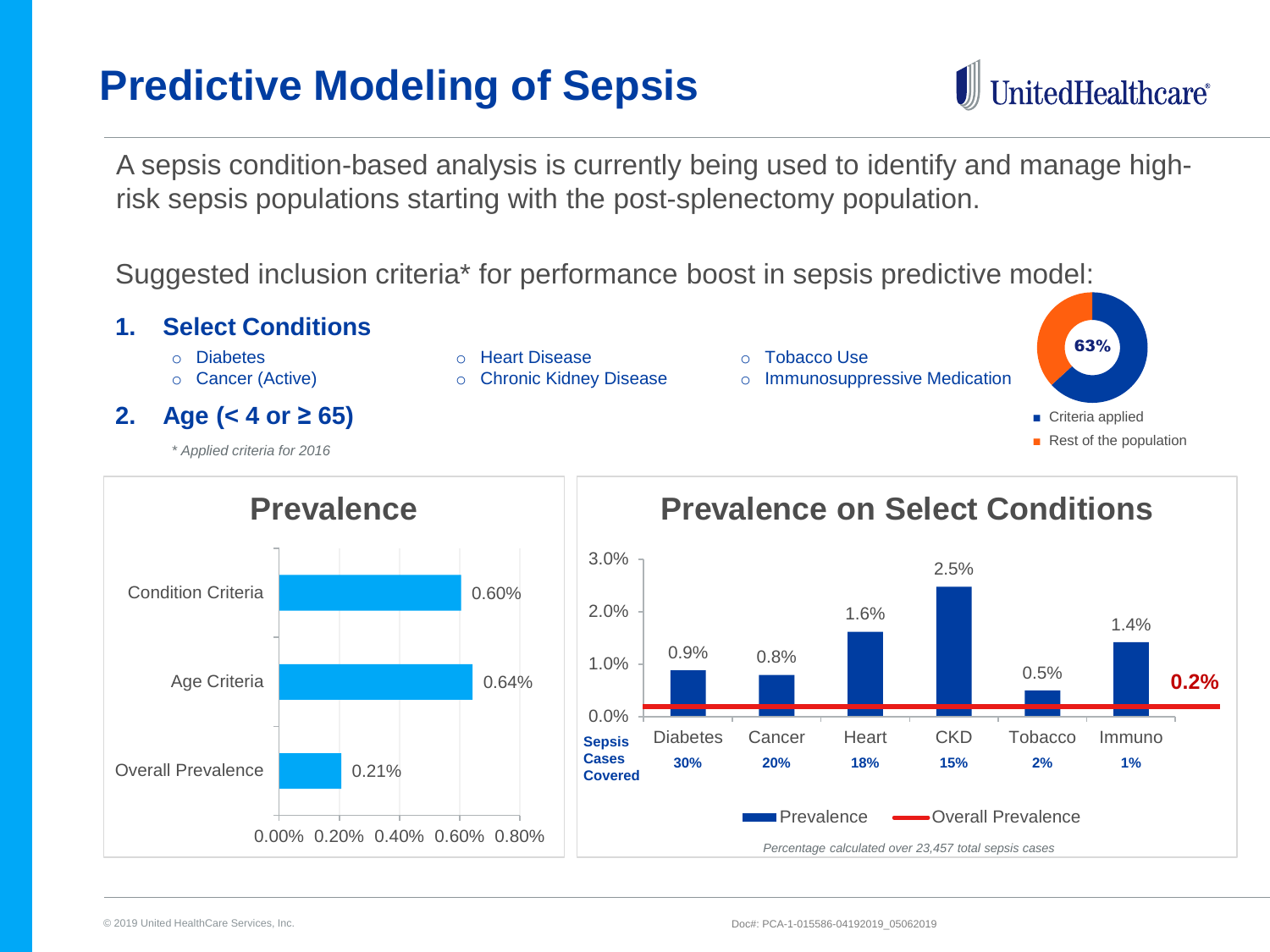# **Hospital Recognition**



This program helps hospitals create programs to improve sepsis quality and outcomes



- Pilot value-based care with high sepsis volume hospital provider systems to improve quality outcomes
- Institutional Special Needs Plans (ISNP) Data Criteria : Atleast 100 Sepsis admits (total for all 3 LOB)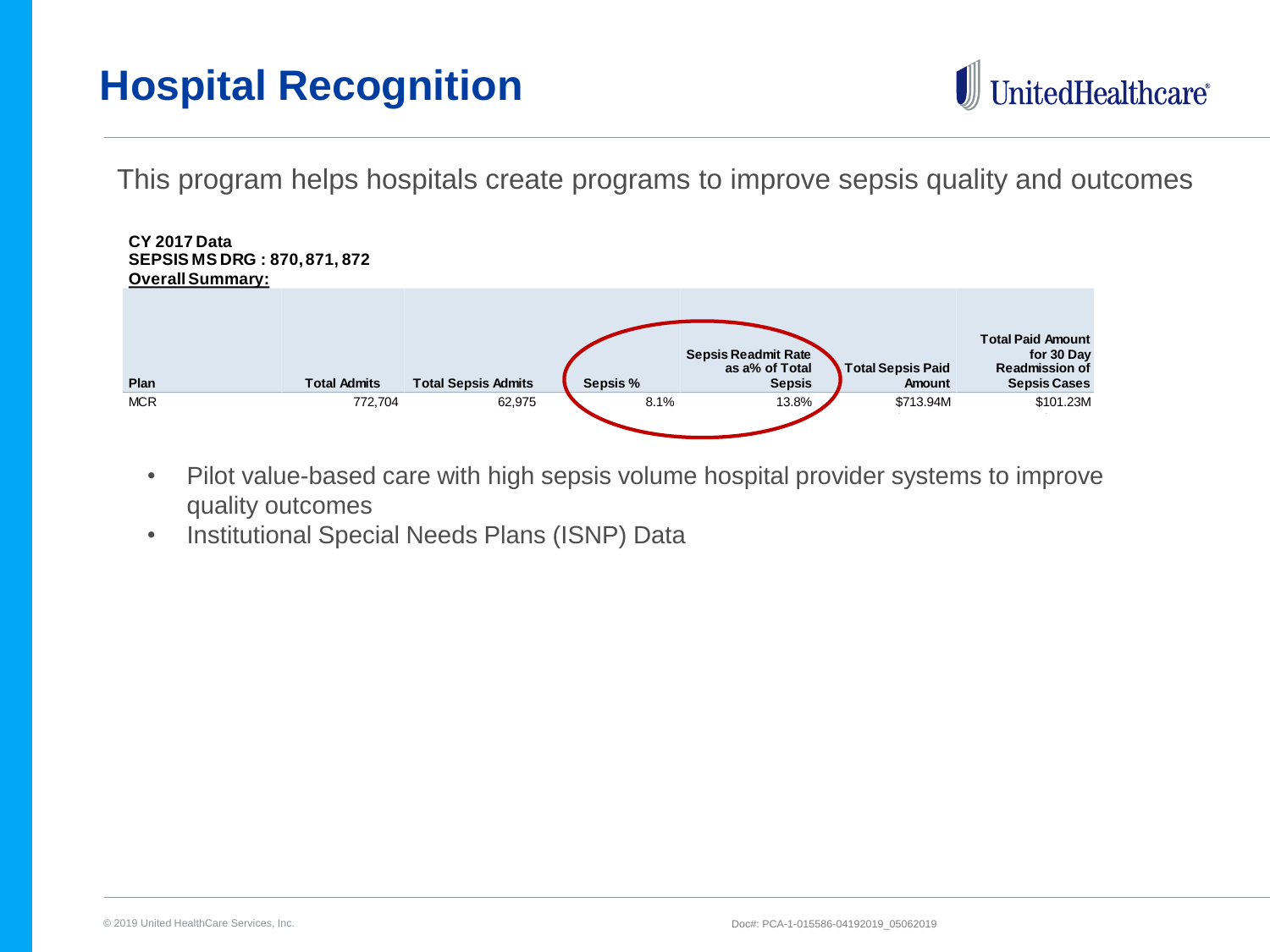#### **Post-Hospitalization Care & Prevention**

UnitedHealthcare<sup>®</sup>

#### **Biometric Device Observational Research Study**

• Premise: The Journal of the American Medical Association 2015 stated 40 percent of hospital readmissions after an index hospitalization for sepsis are preventable.



https://www.ncbi.nlm.nih.gov/pmc/articles/PMC5044864/

• Observational study: Biometric device monitoring of discharged with sepsis diagnosis to collect and develop a rich biometric data set for model development.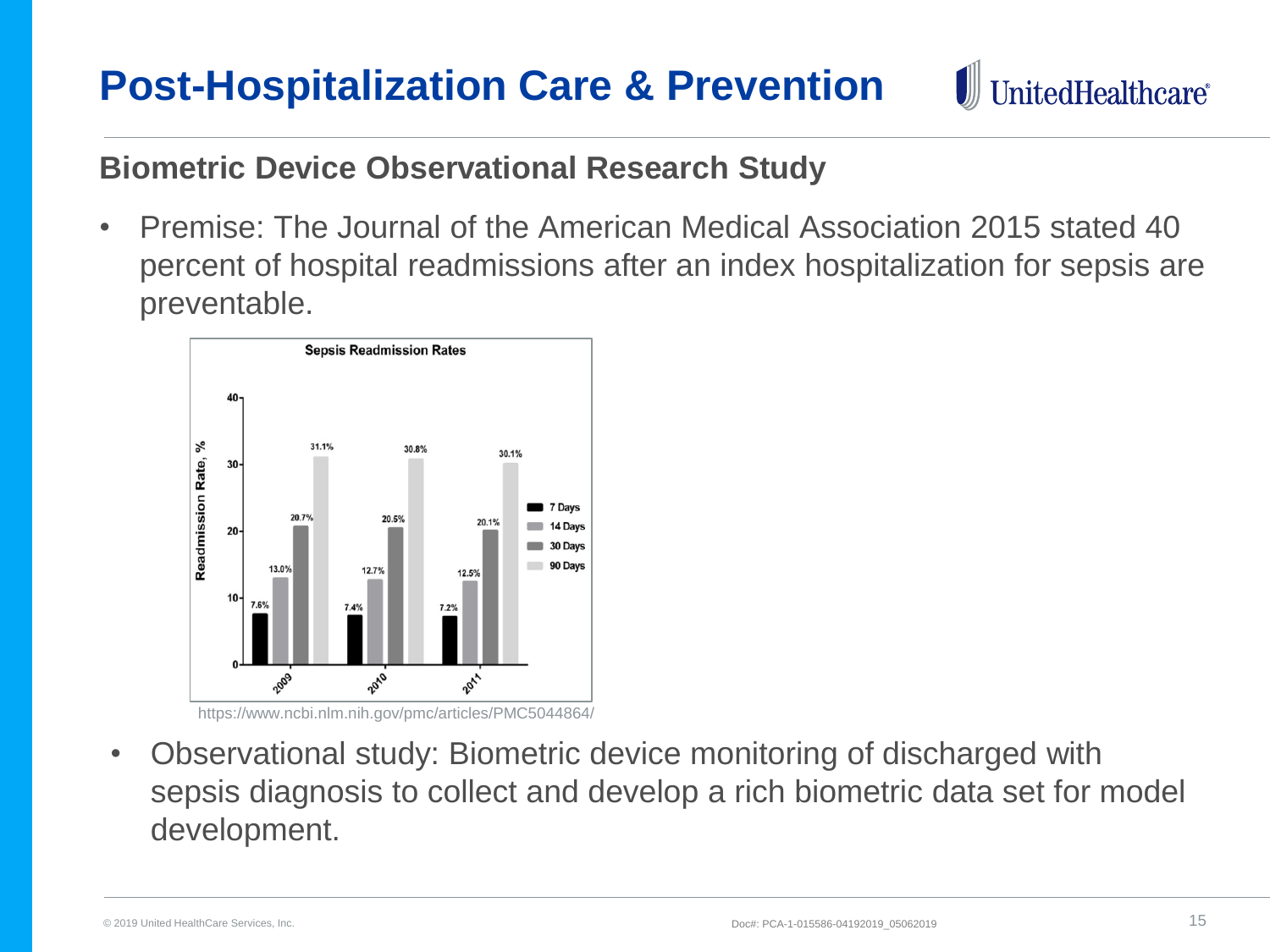#### **Post-Hospitalization Care and Prevention Initiative (cont.)**



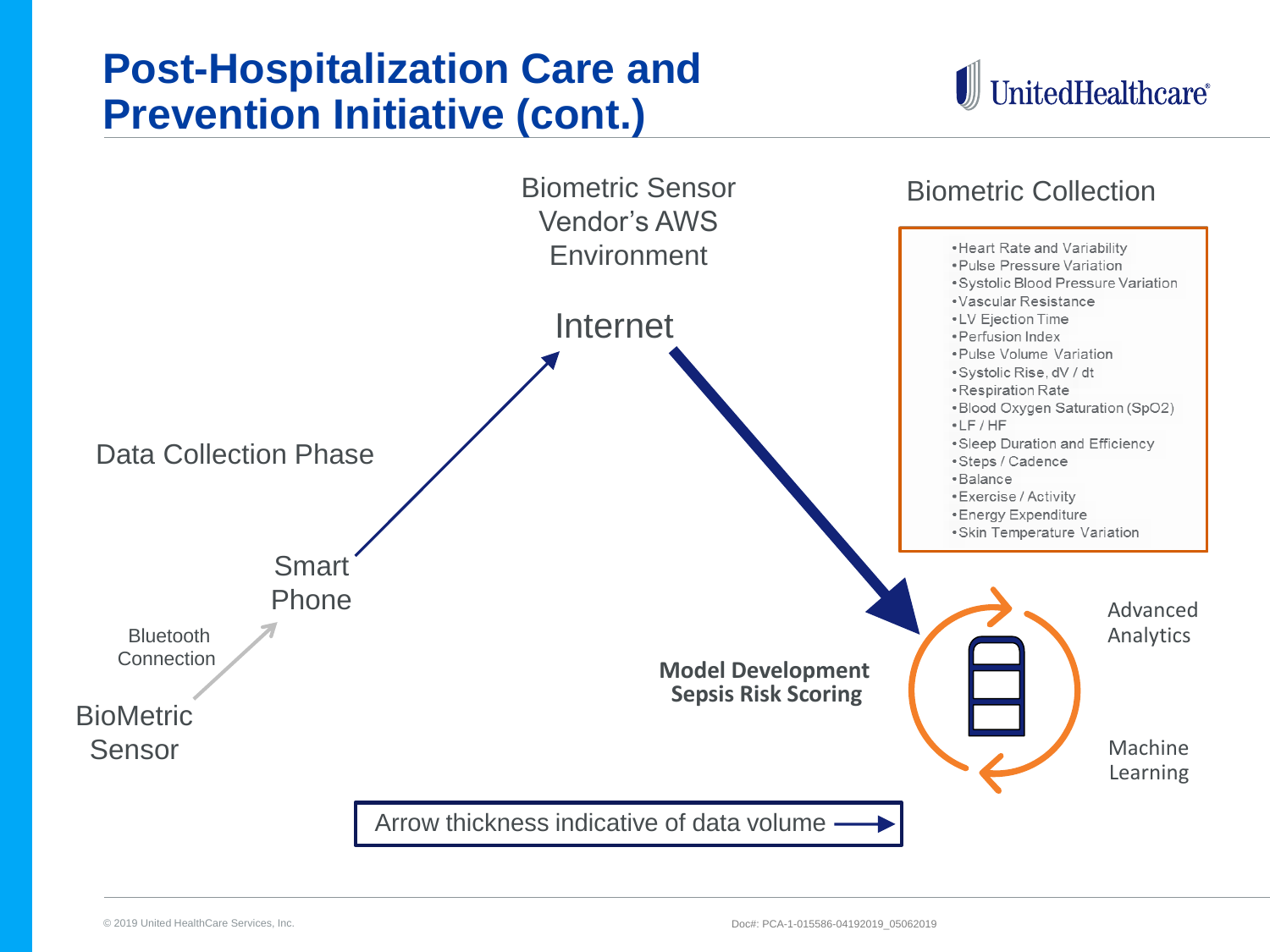#### **Prevention and Early Identification**



Sepsis is a marker for high-risk mortality, and therefore prevention and early identification is key to successful management. Key aspects of sepsis prevention and early identification include:

- Creating protocols regarding early sepsis identification and management in LTC settings
- Vaccination and infection control in post-acute care settings
- Educating long-term and post-acute care personnel on sepsis identification and early management
- Identifying an advanced care plan to determine appropriate sepsis management in the appropriate setting (i.e., hospital versus LTC)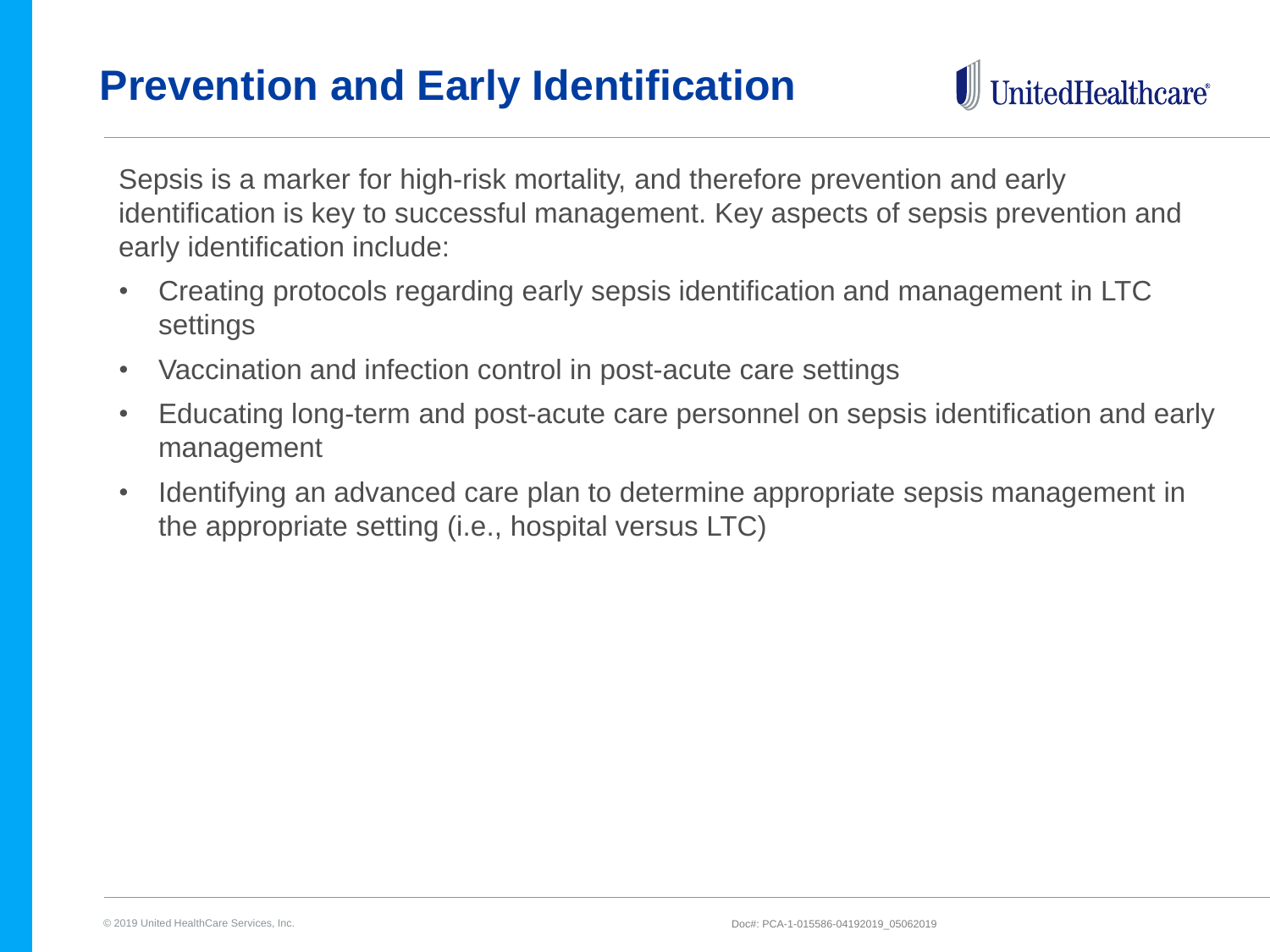#### **Knowledge Assessment Answers**

- 1. The sepsis-3 definition describes sepsis as a life-threatening organ dysfunction caused by a bacterial infection of the blood.
	- a. True
	- **b. False**
- 2. How often are deaths recorded from sepsis?
	- a. One person every 20 minutes
	- b. One person per day
	- **c. One person every two minutes**
- 3. Sepsis cases are most likely on the rise due to:
	- a. Decreased adherence to infection control measure in a LTC setting
	- **b. Coding abuse using non-specific definitions of sepsis**
	- c. Antibiotic resistance in high-risk patients
- 4. Sepsis is a disease and there are specific immunizations to prevent infection.
	- a. True
	- **b. False**
- 5. What is the percentage of hospital readmissions after an index hospitalization for sepsis?
	- **a. 40 percent**
	- b. 18 percent
	- c. 65 percent

UnitedHealthcare®